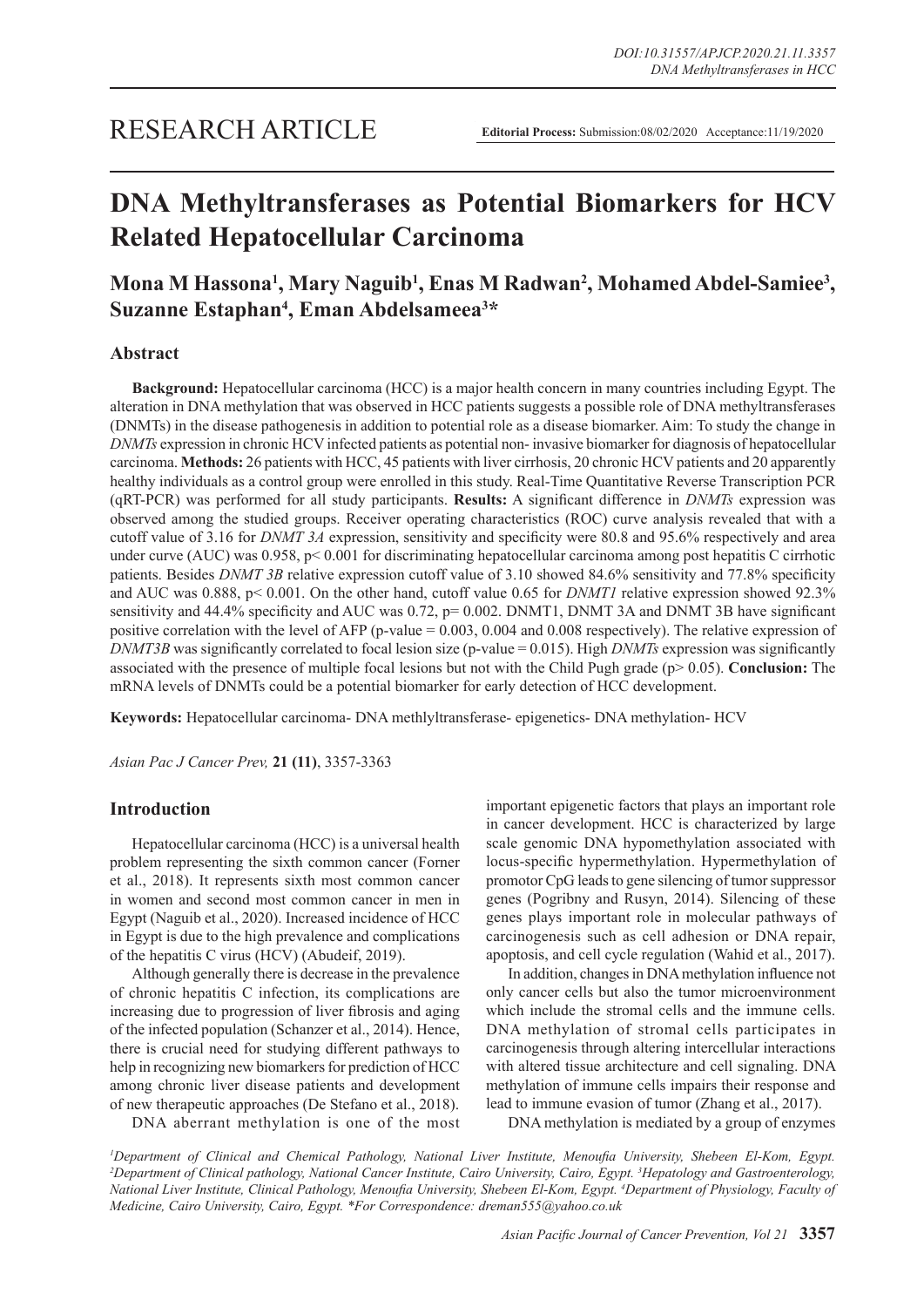#### *Mona M. Hassona et al*

including the DNA methyltransferases (DNMTs) family. DNMT3A and DNMT3B mediate de novo methylation and act on both unmethylated and hemi- methylated DNA, while the DNMT1 show preference to hemi- methylated DNA thus function mainly to preserve preexisting methylations and is responsible for heritability of methylation during mitosis (Meng et al., 2015).

Numerous researches evaluated DNA methylation and DNMTs role in HCC, however they were conducting their studies on liver tissues. Thus, in the current study, we aimed to evaluate the expression of *DNMT1, DNMTs 3A*  and *3B* in the peripheral blood as non- invasive diagnostic markers for discrimination of HCC among patients with chronic hepatitis C virus (HCV) infection. In addition, this could provide helpful data about potential therapeutic efficacy of DNMT inhibitors on HCC in the future.

# **Materials and Methods**

#### *Studied subjects*

The current case control study was conducted at hepatology and gastroenterology department, National Liver Institute, Menoufia University. Adult chronic HCV patients were entitled in the study. Cirrhosis was established by clinical findings, radiological investigations. HCC was diagnosed by detecting focal lesion in the liver on abdominal ultrasound examination and/or elevated alfa fetoprotein more than 200 ng per ml. It was confirmed by characteristic vascular enhancement pattern detected by multislice triphasic spiral CT scan or MRI (EASL guidelines, 2018). In addition, 20 apparently healthy individuals were enrolled as control group.

Patients coinfected with other viruses as HBV or HIV, patients with liver tumors other than HCC or tumors metastasizing in the liver were excluded from the study. The study was conformed to the ethical guidelines of the 1975 Declaration of Helsinki. Ethical committee of National Liver Institute approved the protocol of this study and informed consents were taken from all participants.

#### *Routine investigations*

All participants were subjected to history taking, clinical examination radiological evaluation and laboratory investigations including complete blood count (Sysmex xp-300AM; Sysmex Corporation, Kobe, Japan), liver and kidney functions tests and AFP (Cobas 6000; Roche Diagnostics, Mannheim, Germany), prothrombin concentration assay (Sysmex CS- 1600; Sysmex Europe GmbH, Norderstedt, Germany). Child Pugh score was assessed for determining the severity of liver cirrhosis (Pugh et al., 1973).

Assessment of relative levels of expressed DNA methyltransferases enzymes through Real-Time Quantitative Reverse Transcription PCR (qRT-PCR)

EDTA anticoagulated whole blood samples were used and RNA extraction was performed using QIAamp RNA Blood Mini Kits (Catalog number: 52304, Qiagen, Hilden, Germany). The cDNA was obtained using the High-Capacity cDNA Reverse Transcription Kit (Catalog number: 4368814, Thermo Fisher Scientific, MA, USA). Quantitative real-time PCR was performed

**3358** *Asian Pacific Journal of Cancer Prevention, Vol 21*

using Rotor-Gene Q System Real-Time PCR System (Qiagen GmbH, Hilden, Germany) through 25 μl total volume amplification mixture; 12.5 μl of Maxima SYBR Green qPCR Master Mix (2X) (Catalog number: K0251, Thermo Fisher Scientific, MA, USA), 1 μl of each primer, 3 μl of cDNA and 7.5 μl ddH2O. The primer sequences were designed as described previously (Tao et al., 2008) as the following:

DNMT1: F:5'AACCAAGCAAGAAGTGAAGCCC-3', R 5'-GCAAAATGAGATGTGATGGTGG-3'; DNMT3A: F 5'-GGAGGAATGTGCCAAAACTG-3', R 5'-GCAGTTGTTGTTTCCGCAC-3'; DNMT3B: F 5'-AACAGCATCGGCAGGAAC-3', R: 5'-ATCTTTCCCCACACGAGG-3'; Beta-actin: F 5'-GGCACCCAGCACAATGAAG-3', R: 5'-CGTCATACTCCTGCTTGCTG-3'

The PCR cycling conditions started with initial denaturation step (95°C for 10 min) followed by 45 cycles of three-steps (95°C for 15 s, 59°C for 30 s and 72°C for 30 s). Expression levels of *DNMTs* were normalized to that of the internal control Beta-actin and the fold change was calculated by 2<sup>-ΔΔCt</sup> method.

#### *Statistical analysis*

Results were statistically analyzed by using statistical package of social sciences (SPSS 22.0, IBM/SPSS Inc., Chicago, IL). For summarizing continuous skewed data, median and interquartile range (IQR). Categorical data was expressed as frequency and percentage. For continuous normally distributed variables, ANOVA test was used when normality and homogeneity assumptions were verified by Shapiro-Wilk test, instead Kruskal-Wallis tests was applied as assumptions were violated. Mann-Whitney or student t-test was used as appropriate for comparing two groups. The Pearson Chi-square  $(\chi^2)$  test or Fisher's Exact test as appropriate was used to compare categorical variables. Multiple pairwise comparisons were adjusted using Bonferroni Post Hoc test after significant Kruskal-Wallis. Spearman correlation coefficient (rs) was calculated to indicate the strength of association between not normally distributed numerical variables. Receiver operating characteristic (ROC) analysis was used to assess the diagnostic performance of methyl transferases for HCC detection within cirrhotic patients. In all applied tests, the significance level was set at less than 0.05.

#### **Results**

#### *Characteristics of the studied subjects*

The current study recruited 91 patients. They were divided into chronic HCV infected patients with liver cirrhosis (n= 45) and chronic HCV infected patients without cirrhosis (n= 20), HCV related HCC patients  $(n= 26)$ . In addition to twenty control subjects, there was no significant difference as regards age and gender among all groups (p= 0.06 and 0.295 respectively). Main clinical, laboratory and radiological findings of participating subjects are summarized in Table 1.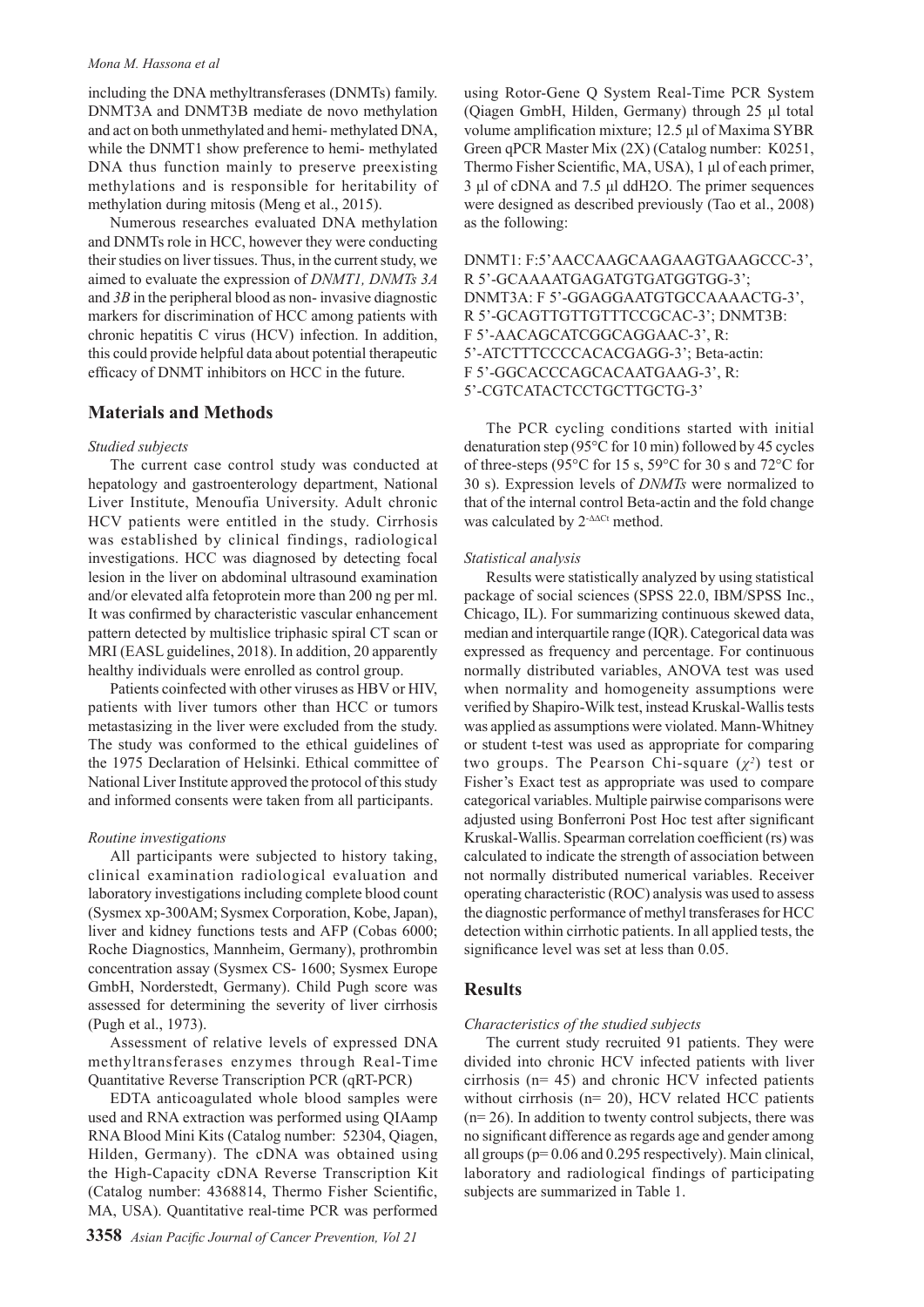| Table 1. Comparisons between Control, HCV, Cirrhosis, and HCC Groups Regarding Age, Gender Distribution |  |  |  |  |  |  |
|---------------------------------------------------------------------------------------------------------|--|--|--|--|--|--|
| Biochemical Parameters and Radiological Findings                                                        |  |  |  |  |  |  |

| rochemeur i ununciers und rudiologiear i maings<br>Parameters | Control<br>$(n=20)$ | <b>HCV</b><br>$(n=20)$ | Cirrhosis<br>$(n=45)$ | HCC<br>$(n=26)$  | P-value                   | Multiple comparisons |                 |
|---------------------------------------------------------------|---------------------|------------------------|-----------------------|------------------|---------------------------|----------------------|-----------------|
| Age (years)                                                   |                     |                        |                       |                  | $0.060$ $^{\rm a}$        |                      |                 |
| $Mean \pm SD$                                                 | $54.15 \pm 3.51$    | $54.75 \pm 4.14$       | $55.80 \pm 4.15$      | $57.27 \pm 4.51$ |                           |                      |                 |
| Range (Min-Max)                                               | $46.00 - 60.00$     | $45.00 - 65.00$        | $44.00 - 65.00$       | $50.00 - 66.00$  |                           |                      |                 |
| Gender [n (%)]                                                |                     |                        |                       |                  | $0.295$ b                 |                      |                 |
| Female                                                        | 8(40.0)             | 6(30.0)                | 9(20.0)               | 5(19.2)          |                           |                      |                 |
| Male                                                          | 12(60.0)            | 14(70.0)               | 36(80.0)              | 21(80.8)         |                           |                      |                 |
| Platelets $(10^3 \text{ cell}/\mu\text{L})$                   |                     |                        |                       |                  | $\leq 0.001$ $^{\rm b}$   | $P_1 = 0.115$        | $P_{4}$ < 0.001 |
| Median (IQR)                                                  | 321.50 (27.00)      | 208.50 (19.00)         | 135.00 (45.00)        | 114.00 (78.25)   |                           | $P_{2} < 0.001$      | $P_5 < 0.001$   |
| Range (Min-Max)                                               | $310.00 - 350.00$   | $173.00 - 228.00$      | $56.00 - 203.00$      | $50.00 - 216.00$ |                           | P, 0.001             | $P6=1.000$      |
| ALT (U/L)                                                     |                     |                        |                       |                  | 0.008 <sup>b</sup>        | $P_1 = 0.019$        | $P_4 = 1.000$   |
| Median (IQR)                                                  | 25.50(4.00)         | 45.00 (21.00)          | 34.00 (40.00)         | 36.00 (52.50)    |                           | $P_{2}=0.023$        | $P_5 = 1.000$   |
| Range (Min-Max)                                               | $22.00 - 32.00$     | $19.00 - 59.00$        | $11.00 - 110.00$      | $16.00 - 156.00$ |                           | $P_3 = 0.021$        | $P_6 = 1.000$   |
| AST (U/L)                                                     |                     |                        |                       |                  | $< 0.001$ b               | $P_1 = 0.657$        | $P_4 = 0.006$   |
| Median (IQR)                                                  | 24.00 (3.00)        | 38.00 (19.00)          | 72.00 (53.00)         | 75.50 (121.25)   |                           | $P_{2}$ <0.001       | $P_{5}$ <0.001  |
| Range (Min-Max)                                               | $21.00 - 27.00$     | $19.00 - 49.00$        | $19.00 - 167.00$      | $23.00 - 253.00$ |                           | $P_{3}$ <0.001       | $P_6 = 0.822$   |
| Total bilirubin (mg/dL)                                       |                     |                        |                       |                  | $< 0.001$ b               | $P_1 = 1.000$        | $P_{4}$ <0.001  |
| Median (IQR)                                                  | 0.61(0.15)          | 0.83(0.14)             | 1.70(1.80)            | 2.90(4.71)       |                           | $P_{2}$ <0.001       | $P_5 < 0.001$   |
| Range (Min-Max)                                               | $0.50 - 0.90$       | $0.50 - 1.00$          | $0.40 - 4.20$         | $0.70 - 8.10$    |                           | P, 0.001             | $P_6 = 0.663$   |
| Albumin $(g/dL)$                                              |                     |                        |                       |                  | $< 0.001$ b               | $P_1 = 1.000$        | $P_{4}$ <0.001  |
| Median (IQR)                                                  | 4.60(0.30)          | 4.10(0.26)             | 2.60(0.50)            | 2.70(0.70)       |                           | $P_{2}$ <0.001       | $P_5$ <0.001    |
| Range (Min-Max)                                               | $4.30 - 4.80$       | $3.90 - 4.30$          | $1.70 - 3.20$         | $1.60 - 3.40$    |                           | $P_{3} < 0.001$      | $P_6 = 0.353$   |
| <b>INR</b>                                                    |                     |                        |                       |                  | $< 0.001$ $^{\mathrm{b}}$ | $P_1 = 0.020$        | $P_4 = 0.002$   |
| Median (IQR)                                                  | 1.03(0.06)          | 1.21(0.07)             | 1.35(0.30)            | 1.36(0.37)       |                           | $P_{2}$ <0.001       | $P_5 = 0.001$   |
| Range (Min-Max)                                               | $1.00 - 1.10$       | $1.13 - 1.30$          | $1.16 - 2.10$         | $1.13 - 2.70$    |                           | P, 0.001             | $P_6 = 1.000$   |
| Creatinine (mg/dL)                                            |                     |                        |                       |                  | 0.005 <sup>b</sup>        | $P_1 = 1.000$        | $P_4 = 1.000$   |
| Median (IQR)                                                  | 0.77(0.11)          | 0.82(0.11)             | 0.98(0.75)            | 1.03(0.61)       |                           | $P_2 = 0.042$        | $P_5 = 0.282$   |
| Range (Min-Max)                                               | $0.68 - 0.90$       | $0.76 - 0.90$          | $0.60 - 2.00$         | $0.47 - 3.44$    |                           | $P_3 = 0.004$        | $P_6 = 1.000$   |
| AFP (ng/mL)                                                   |                     |                        |                       |                  | $\leq 0.001$ $^{\rm b}$   | $P_1 = 0.505$        | $P_{4}$ <0.001  |
| Median (IQR)                                                  | 2.36(0.65)          | 4.30(3.15)             | 12.10(13.46)          | 99.00 (130.75)   |                           | $P_{2}$ <0.001       | $P_5 < 0.001$   |
| Range (Min-Max)                                               | $1.81 - 3.05$       | $0.80 - 10.00$         | $4.73 - 60.50$        | $1.10 - 602.00$  |                           | $P_{3} < 0.001$      | $P_6 = 0.027$   |
| Portal vein thrombosis $[n (\%)]$                             |                     |                        |                       |                  | 0.001 <sup>b</sup>        |                      |                 |
| Absent                                                        |                     |                        | 39 (86.7)             | 13(50.0)         |                           |                      |                 |
| Present                                                       |                     |                        | 6(13.3)               | 13(50.0)         |                           |                      |                 |
| Ascites [n (%)]                                               |                     |                        |                       |                  | $0.091$ <sup>d</sup>      |                      |                 |
| Absent                                                        |                     |                        | 2(4.4)                | 2(7.7)           |                           |                      |                 |
| Mild                                                          |                     |                        | 35(77.8)              | 14(53.8)         |                           |                      |                 |
| Moderate                                                      |                     |                        | 8(17.8)               | 10(38.5)         |                           |                      |                 |

ALT, Alanine aminotransferase; AST, Aspartate aminotransferase; INR, International normalized ratio; AFP, alfafetoprotein Significance level was at 0.05; IQR, Interquartile range (difference between 1st and 3rd quartiles); <sup>a</sup>, ANOVA test; <sup>b</sup>, Person Chi-square test; <sup>c</sup>, Kruskal-Wallis tests; discussions; and the property of the property of the square test; , Fisher's Exact test; if significant, then multiple pairwise comparisons adjusted by Bonferroni post hoc test;  $P_i$ , comparison between control and HCV groups;  $P_2$ , comparison between control and cirrhosis groups;  $P_3$ , comparison between control and HCC groups;  $P_4$ , comparison between HCV and cirrhosis groups;  $P_s$ , comparison between HCV and HCC groups;  $P_s$ , comparison between cirrhosis and HCC groups.

*Relative quantitative expression of DNMT 1, DNMT 3A and DNMT 3B* 

The relative expression of *DNMT1, DNMT 3A* and *DNMT 3B* was significantly higher in HCC (1.28, 8.28, 8.80 respectively) compared to control group (0.26, 0.42, 0.87 respectively) (p-value  $\leq$  0.001). Also, expression of *DNMT 3A* and *DNMT 3B* in HCC was significantly elevated compared to chronic HCV patients (0.92 and 1.80 respectively) and cirrhotic patients (1.18 and 1.98

respectively) (p-value  $\leq 0.001$ ). Besides, expression of *DNMT 1* was significantly elevated in HCC group compared to chronic HCV patients  $(0.57, p= 0.002)$ , however, there was no significant difference with cirrhotic patients (0.72, p= 0.051).

We detected significant difference in the expression level of *DNMT1* and *DNMT 3A* and *DNMT 3B* between chronic HCV patients and control group (p= 0.042, 0.023 and 0.038 respectively). Also, cirrhotic patients group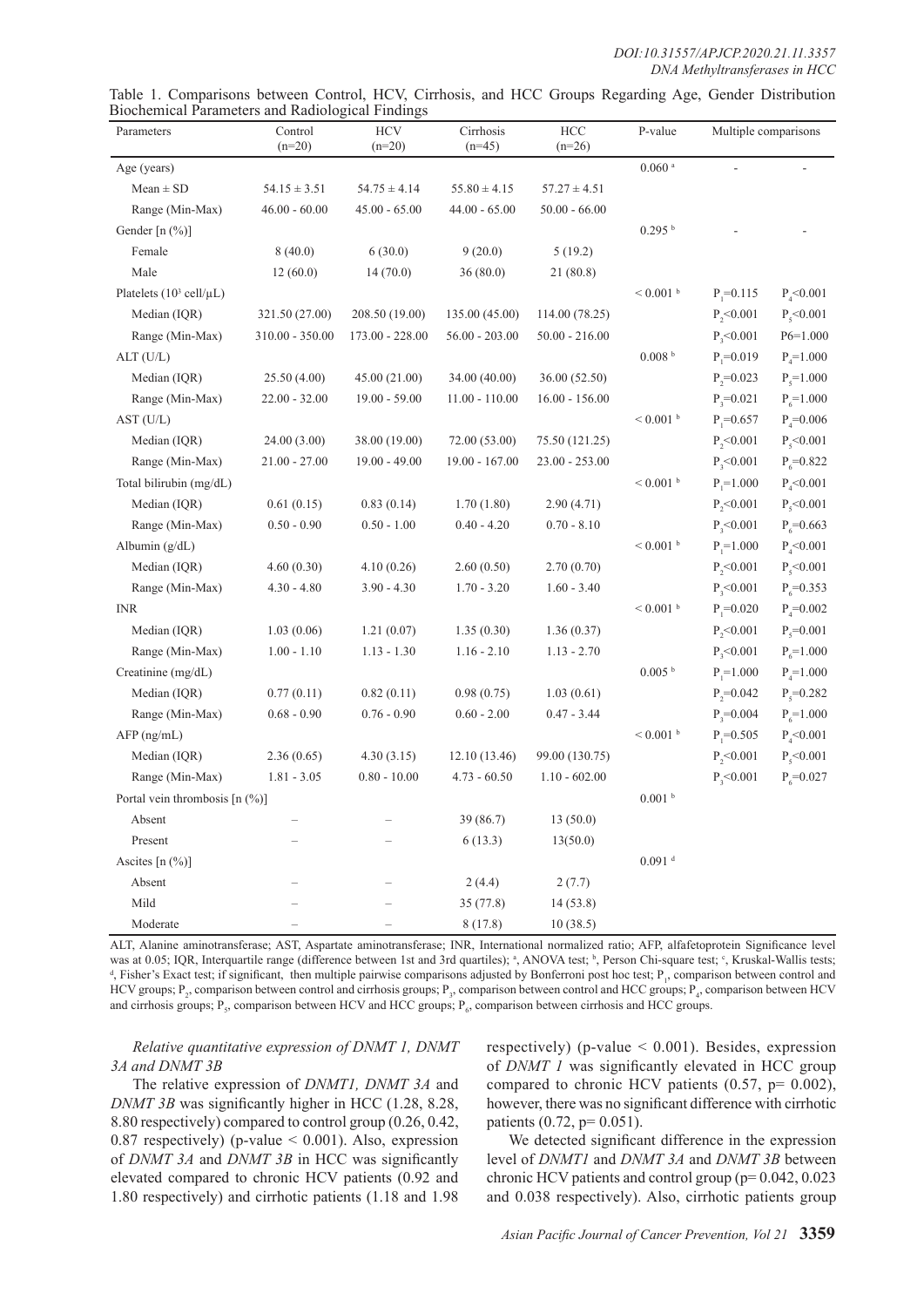|  |  |  |  |  | Table 2. Comparisons between Control, HCV, Cirrhosis, and HCC Regarding the Expression of DNMTs |
|--|--|--|--|--|-------------------------------------------------------------------------------------------------|
|  |  |  |  |  |                                                                                                 |

| Parameters      | Control       | <b>HCV</b>    | Cirrhosis     | <b>HCC</b>     | P-value <sup>a</sup> |                 | Multiple comparisons |
|-----------------|---------------|---------------|---------------|----------------|----------------------|-----------------|----------------------|
|                 | $(n=20)$      | $(n=20)$      | $(n=45)$      | $(n=26)$       |                      |                 |                      |
| DNMT1           |               |               |               |                | < 0.001              | $P_1 = 0.042$   | $P4=0.609$           |
| Median (IQR)    | 0.26(0.28)    | 0.57(0.73)    | 0.72(0.78)    | 1.28(1.11)     |                      | $P_{2}<0.001$   | $P_5 = 0.002$        |
| Range (Min-Max) | $0.07 - 0.53$ | $0.09 - 1.40$ | $0.19 - 2.34$ | $0.29 - 5.89$  |                      | $P_{3}$ <0.001  | $P_c = 0.051$        |
| DNMT3A          |               |               |               |                | < 0.001              | $P_{1} = 0.023$ | $P_{4} = 1.000$      |
| Median (IQR)    | 0.42(0.35)    | 0.92(2.24)    | 1.18(1.12)    | 8.28 (16.65)   |                      | $P_{2}=0.001$   | $P_{5}$ < 0.001      |
| Range (Min-Max) | $0.10 - 0.86$ | $0.23 - 3.89$ | $0.24 - 3.73$ | $1.59 - 42.20$ |                      | $P_{3}$ < 0.001 | $P_{6}$ <0.001       |
| DNMT3B          |               |               |               |                | < 0.001              | $P_1 = 0.038$   | $P_{4} = 1.000$      |
| Median (IQR)    | 0.87(0.92)    | 1.80(2.14)    | 1.98(2.00)    | 8.80 (26.27)   |                      | $P_{2}=0.009$   | $P_{5}$ < 0.001      |
| Range (Min-Max) | $0.10 - 1.91$ | $0.79 - 5.36$ | $0.44 - 8.91$ | $1.40 - 63.50$ |                      | $P_{0}<0.001$   | $P_{6}$ < 0.001      |
|                 |               |               |               |                |                      |                 |                      |

Significance level was at level < 0.05; IQR, Interquartile range (difference between  $1<sup>st</sup>$  and  $3<sup>rd</sup>$  quartiles); <sup>a</sup>, Kruskal-Wallis test, if significant, then multiple pairwise comparisons adjusted by *Bonferroni post hoc* test, P<sub>1</sub>, comparison between control and HCV groups; P<sub>2</sub>, comparison between control and cirrhosis groups;  $P_3$ , comparison between control and HCC groups;  $P_4$ , comparison between HCV and cirrhosis groups;  $P_5$ , comparison between HCV and HCC groups;  $P_{6}$ , comparison between cirrhosis and HCC groups.

showed significantly higher levels of DNMT 1, DNMT 3A and DNMT 3B (0.72, 1.18 and 1.98 respectively) compared to control group (0.26;  $p < 0.001$ , 0.42;  $p= 0.001$  and  $0.87$ ;  $p= 0.009$  respectively), however, they showed no significant difference compared to chronic HCV patients (0.57; p= 0.609, 0.92; p= 1 and 1.80; p= 1 respectively) Table 2 and Figure 1.

# *DNA Methyltransferases as diagnostic markers for discrimination HCC among cirrhotic patients*

We used the Receiver operating characteristics (ROC) curve analysis for distinguishing the best cutoff values of *DNMT1, DNMT3A* and *DNMT3B mRNA* relative levels for discriminating hepatocellular carcinoma among HCV cirrhotic patients. With a cutoff value of 3.16 for *DNMT3A*  expression, sensitivity and specificity were 80.8 and 95.6% respectively and AUC was 0.958, p< 0.001. it is



Figure 1A. DNMT1 Distribution in Control, Chronic Hepatitis C, Cirrhosis and HCC Groups. Central line indicates median vlaue



Figure 1B. DNMT 3A Distribution in Control, Chronic Hepatitis C, Cirrhosis and HCC Groups. Central line indicates median vlaue



Figure 1C. DNMT 3B Distribution in Control, Chronic Hepatitis C, Cirrhosis and HCC Groups. Central line indicates median vlaue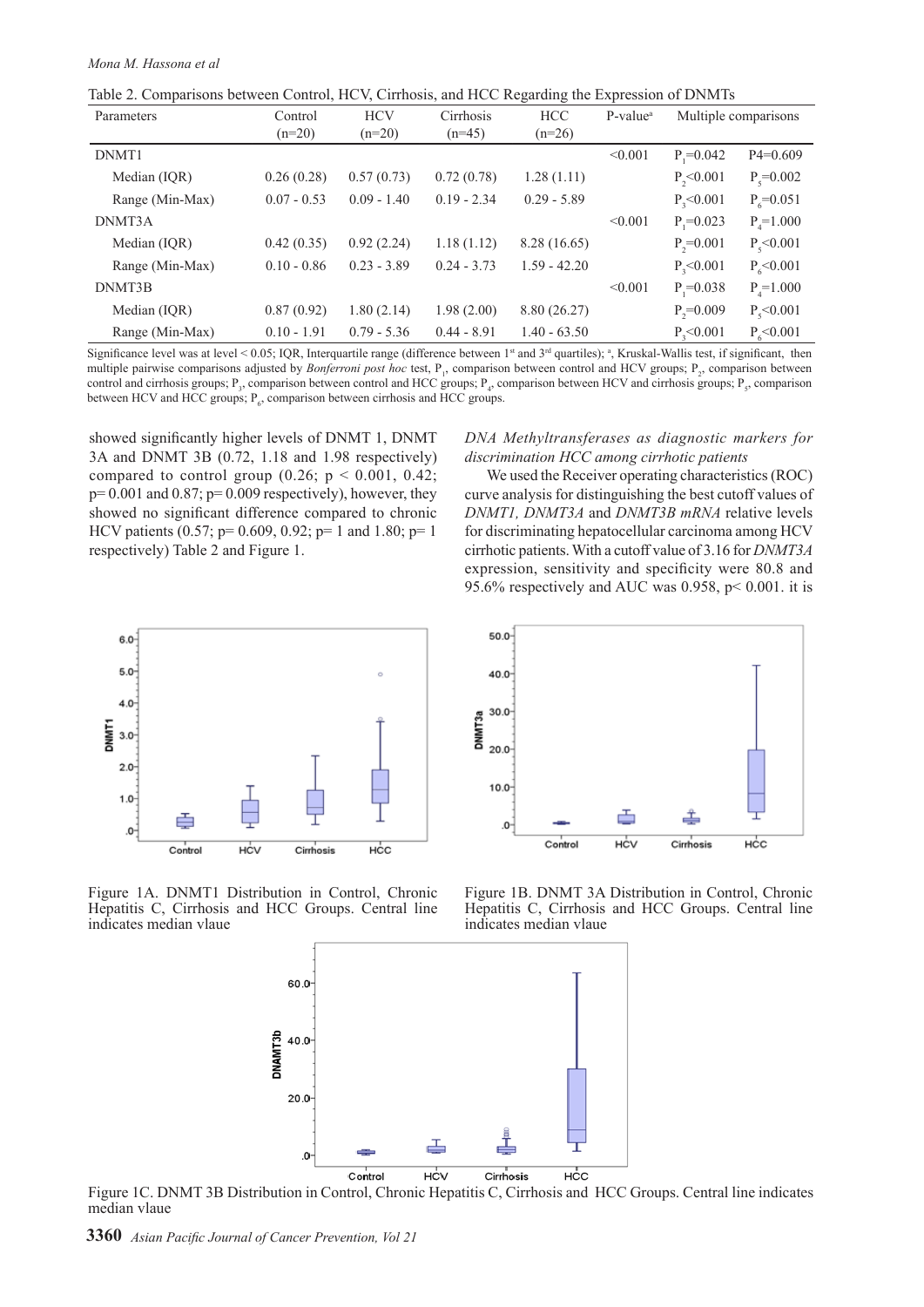Table 3. Diagnostic Performance of DNA Methyl Transferases (DNMTs) for Discrimination between Cirrhosis and HCC Groups

| Test characteristics      |       | HCC versus cirrhosis |         |
|---------------------------|-------|----------------------|---------|
|                           | DNMT1 | DNMT 3A              | DNMT 3B |
| Best cutoff value         | 0.65  | 3.16                 | 3.1     |
| <b>AUC</b>                | 0.72  | 0.958                | 0.888   |
| p-value                   | 0.002 | < 0.001              | < 0.001 |
| Sensitivity %             | 92.3  | 80.8                 | 84.6    |
| Specificity %             | 4444  | 95.6                 | 77.8    |
| PPV $\%$                  | 49.0  | 91.3                 | 68.8    |
| $NPV\%$                   | 90.9  | 89.6                 | 89.7    |
| Accuracy<br>$\frac{0}{0}$ | 68.4  | 88.2                 | 812     |

PPV, Positive predictive value; NPV, Negative predictive value; Significance level was at level < 0.05.

Table 4. Relation between Foci Number and DNA Methyl Transferases (DNMTs) in HCC Group

| Parameters      | Foci number subgroups | p-value              |                    |
|-----------------|-----------------------|----------------------|--------------------|
|                 | Single<br>$(n=14)$    | Multiple<br>$(n=12)$ |                    |
| DNMT1           |                       |                      | $0.045$ b          |
| Median (IQR)    | 1.10(0.96)            | 1.85(2.53)           |                    |
| Range (Min-Max) | $0.29 - 1.90$         | $0.77 - 5.89$        |                    |
| DNMT3A          |                       |                      | 0.004 <sup>b</sup> |
| Median (IQR)    | 4.02(5.68)            | 18.22 (15.99)        |                    |
| Range (Min-Max) | $1.59 - 30.53$        | $3.36 - 42.20$       |                    |
| DNMT3B          |                       |                      | 0.018 <sup>b</sup> |
| Median (IQR)    | 5.04(11.64)           | 26.53 (37.40)        |                    |
| Range (Min-Max) | $1.40 - 39.95$        | $2.00 - 63.50$       |                    |

Significance level was at level < 0.05; IQR, Interquartile range (difference between  $1^{st}$  and  $3^{rd}$  quartiles); SD, standard deviation;  $\frac{b}{s}$ , Mann-Whitney test

worth to be noted that DNMT3A cutoff value of 3.16 was the best diagnostic marker among other DNMTs. Besides *DNMT3B* relative expression cutoff value of 3.10 showed 84.6% sensitivity and 77.8% specificity and AUC was 0.888, p< 0.001. On the other hand, cutoff value 0.65 for *DNMT1* relative expression showed 92.3% sensitivity and 44.4% specificity and area under the curve (AUC) was  $0.72$ ,  $p= 0.002$  as shown in Table 3 and Figure 2.



Figure 2. ROC Curves Analysis of DNMTs for Discrimination between Cirrhosis and HCC Groups

|  |  | Table 5. Relation between Child-Pugh Score and DNA |  |  |
|--|--|----------------------------------------------------|--|--|
|  |  | Methyl Transferases (DNMTs) in HCC Group           |  |  |

| Parameters      | Child-Pugh score    | p-value             |                    |
|-----------------|---------------------|---------------------|--------------------|
|                 | Child B<br>$(n=16)$ | Child C<br>$(n=10)$ |                    |
| DNMT1           |                     |                     | 0.264 <sup>b</sup> |
| Median (IOR)    | 1.08(1.19)          | 1.65(0.88)          |                    |
| Range (Min-Max) | $0.29 - 5.89$       | $0.65 - 3.50$       |                    |
| DNMT3A          |                     |                     | 0.916 <sup>b</sup> |
| Median (IQR)    | 8.81 (16.63)        | 7.71 (17.62)        |                    |
| Range (Min-Max) | $1.59 - 42.20$      | $2.07 - 30.53$      |                    |
| DNMT3B          |                     |                     | 0.752 <sup>b</sup> |
| Median (IOR)    | 14.81 (25.25)       | 7.40 (30.26)        |                    |
| Range (Min-Max) | $1.40 - 63.50$      | $2.40 - 49.60$      |                    |

Significance level was < 0.05; IQR, Interquartile range (difference between 1st and 3rd quartiles); <sup>b</sup>, Mann-Whitney test

# *Correlation of relative levels of DNMTs with different clinical parameters in HCC patients*

The expressions of *DNMT1, DNMT3A* and *DNMT3B*  mRNA were significantly higher in HCC patients with multiple focal lesions than in those with single focal lesion  $(p-value = 0.045, 0.004$  and  $0.018$  respectively) Table (4). However, no significant association was found with Child-Pugh score of HCC patients Table 5.

Table 6 showed that there were significant positive

| Table 6. Correlation between DNA Methyl Transferases (DNMTs) and Various Parameters in HCC Patients |  |
|-----------------------------------------------------------------------------------------------------|--|
|-----------------------------------------------------------------------------------------------------|--|

| Groups     | Parameters     | DNMT1                    |         |                              | DNMT3a                   | DNMT3b                   |                          |
|------------|----------------|--------------------------|---------|------------------------------|--------------------------|--------------------------|--------------------------|
|            |                | r                        | p-value | r                            | p-value                  | r                        | p-value                  |
| <b>HCC</b> | DNMT1          | $\overline{\phantom{0}}$ | -       | 0.6                          | 0.001                    | 0.41                     | 0.039                    |
|            | DNMT3A         | 0.6                      | 0.001   | $\qquad \qquad \blacksquare$ | $\overline{\phantom{a}}$ | 0.75                     | < 0.001                  |
|            | DNMT3B         | 0.41                     | 0.039   | 0.75                         | < 0.001                  | $\overline{\phantom{0}}$ | $\overline{\phantom{a}}$ |
|            | ALT (U/L)      | $-0.11$                  | 0.602   | $-0.15$                      | 0.455                    | $-0.23$                  | 0.258                    |
|            | AST (U/L)      | $\overline{0}$           | 0.992   | $-0.03$                      | 0.872                    | $-0.12$                  | 0.559                    |
|            | $AFP$ (ng/mL)  | 0.56                     | 0.003   | 0.55                         | 0.004                    | 0.51                     | 0.008                    |
|            | Foci size (cm) | $-0.01$                  | 0.949   | 0.11                         | 0.598                    | 0.47                     | 0.015                    |

 $r<sub>s</sub>$ , Spearman correlation coefficient; Significance was set at level  $< 0.05$ 

*Asian Pacific Journal of Cancer Prevention, Vol 21* **3361**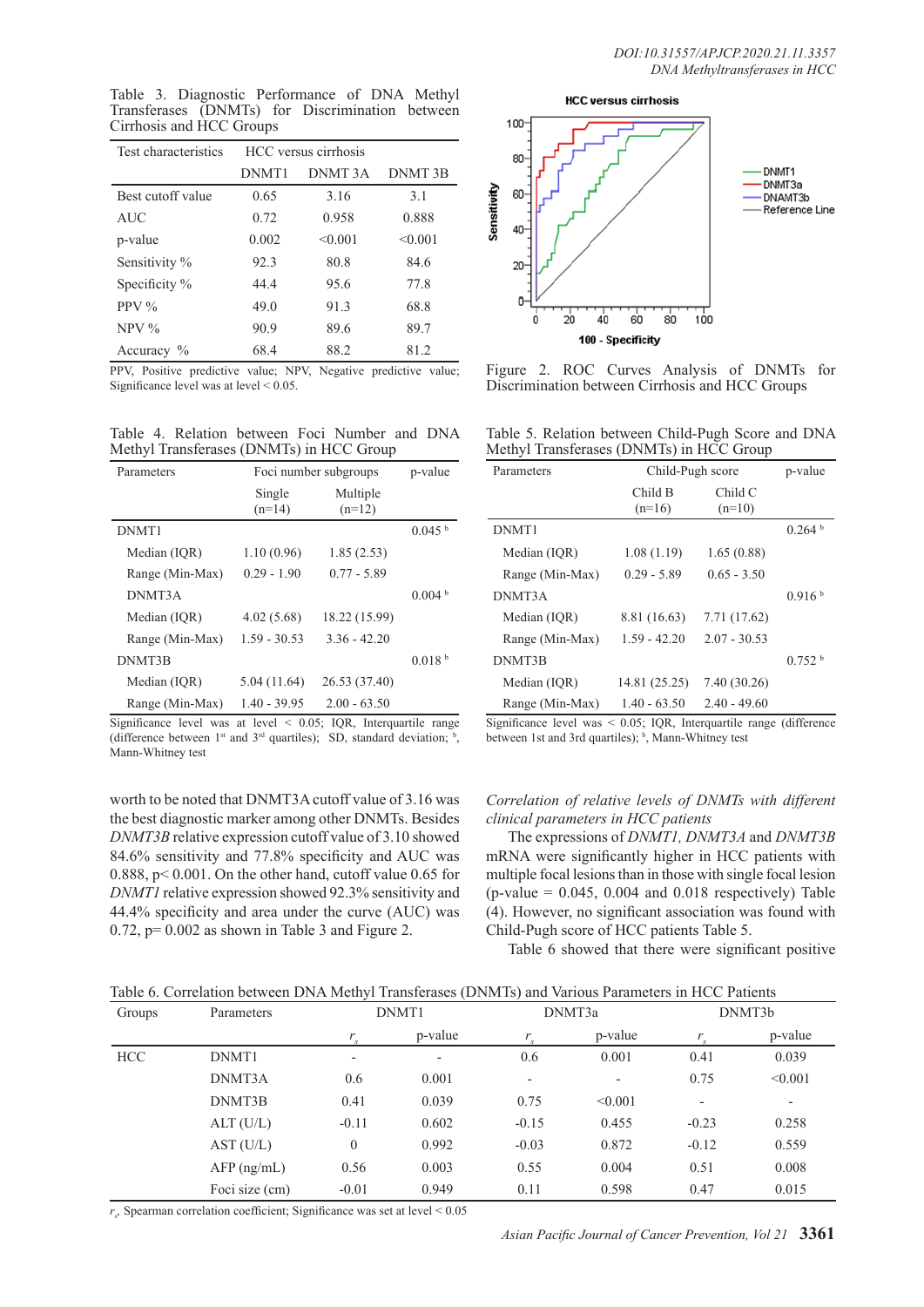correlations between the different DNMT mRNA levels (DNMT 1 vs. DNMT 3B also between DNMT 3A vs. DNMT 1 and DNMT 3B) in HCC patients. Also, DNMT1, DNMT3A and DNMT3B have significant positive correlation with the level of AFP (p-value =  $0.003$ ,  $0.004$ ) and 0.008 respectively). The relative expression of DNMT 3B was significantly correlated to focal lesion size (p-value  $= 0.015$ ). On the other hand, no significant association was found between the *DNMTs* expression ALT and AST levels of HCC patients.

## **Discussion**

The majority of patients with chronic HCV infection may develop fibrosis, cirrhosis and hepatocellular carcinoma which considered the third common cause of mortality related to cancer (Garawani et al., 2020). HCC is usually diagnosed at late stages and has poor prognosis (Dimitroulis et al., 2017). Hence, there is urgent need for recognizing reliable non- invasive biomarkers to better identify patients at high risk of HCC progression (Doycheva and Thuluvath, 2019), in addition, studying new systemic therapies that target different signaling mechanisms (Jindal et al., 2019).

Therefore, in the current study, we aimed to evaluate the expression of *DNMT 1, DNMTs 3A* and *3B* enzymes, which may have role in methylation process, a major epigenetic procedure, as diagnostic marker for discrimination of HCC among chronic hepatitis C infected patients. To our knowledge, this is the first study evaluating expression of the three enzymes as non- invasive biomarkers for characterizing HCC.

We found that the expression levels of the three studied *DNMTs (DNMT1, DNMT 3A* and *DNMT 3B*) were significantly increased in HCC patients compared to control group and chronic HCV. These results were in good agreement with the previous studies conducted by (Nagai et al., 2003; Arora et al., 2008) who reported increased expression of DNA methyltransferase enzymes in liver tissues of HCC patients. Oh et al in 2007 further reported that increased expression of *DNMT 3A* and *DNMT 3B* correlated with shorter metastasis-free survival and poorer overall survival in HCC patients.

In the present study, chronic HCV patients and cirrhotic patients showed significantly higher levels of expressed DNMT 1, DNMT 3A and DNMT 3B compared to control group, indicating that DNA methylation is an early epigenetic effect that may have role as driving carcinogenic effect.

Benegiamo et al., (2012) and Charostad et al., (2019) stated that HCV core protein can induce upregulation of DNMTs in transcriptional and translational levels. In addition, Benegiamo et al., (2012) demonstrated that STAT3 pathway is involved in that provocation, however, they stated that this effect might be genotype related. Albrengues et al., (2015) revealed that activation of carcinoma associated fibroblasts is mediated by JAK1/ STAT3 pathway through DNMT. This signifies the possible additional therapeutic effect of targeting DNMT and STAT3 pathways.

Also, Siddiqui et al., (2016) reported increased

expression of *DNMTs* in cancerous tissue contrasted with normal fibrotic tissue. Yet, the expression of *DNMTs* differs with different HCV genotypes and subtypes suggesting the different roles played by HCV virus. This shows that further studies on *DNMTs* expression and DNMT inhibitor should be related to different HCV subtypes.

It is worth to be noted that, on the other hand, Chen et al., (2013) demonstrated the role of *DNMT 1* and *DNMT 3B* expression in the infectivity of HCV virus. DNMT inhibitors could significantly suppress HCV infection, viral RNA replication and protein expression, which illustrates that *DNMTs* inhibitors might be potential targets for the HCV infection therapy.

Using ROC curves analysis, DNMTs were demonstrated to be non- invasive diagnostic marker discriminating between HCC and cirrhotic patients at cutoff values of 0.65, 3.16 and 3.10 for DNMT1, DNMT 3A and DNMT 3B enzymes respectively, with accuracy 68.4, 88.2 and 81.2 respectively. DNMT 3A was the best diagnostic marker among other DNMTs.

Also, El- Araby et al., (2020) verified the non- invasive diagnostic ability of DNMT1. The results of our study together with data from El- Araby et al., (2020) signified the value of DNMTs as potential biomarkers for discrimination between HCC and cirrhosis. Further evaluation on a large group of patients could pave the way for clinical application.

In the current study, we detected significant association between the mRNA levels of *DNMT1, DNMT 3A* and *DNMT 3B* and the presence of multiple focal lesions of HCC. Also, expression of *DNMT 3B* was significantly associated with large focal lesion. This shows that DNMTs levels could be used as additional marker in staging of HCC.

Moreover, we found that there were significant positive correlations between the DNMT mRNA levels (DNMT1 versus DNMT 3B also between DNMT 3A versus DNMT1 and DNMT 3B) in HCC patients. Also, Girault et al., (2003) noted that DNMT1, DNMT 3A, and DNMT 3B mRNA levels correlated positively with each other, suggesting a common regulatory pathway may exist for these three enzymes.

A significant correlation was found between the level of AFP and the mRNA level of DNMT1, DNMT 3A and DNMT 3B. This was similar to previous study done by Oh et al., (2007). In addition, Parpart et al., (2014) revealed that AFP was associated with increased expression of DNA methyltransferases, furthermore, increased methylation of many gene promoters. They noted that AFP transcriptionally inhibits *miR-29a* expression, which causes induction of DNMT 3A, suggesting that AFP drives epigenetic changes to promote tumorigenesis.

On the other hand, we could not detect significant association between the *DNMTs* expression and child-Pugh score, ALT or AST levels of HCC patients.

In conclusion, the mRNA levels of DNMTs could be a potential biomarker for early detection of HCC development. Aberrant *DNMTs* expression is suggested to have a major role in hepatocarcinogenesis in patients with chronic HCV infection. This justifies the promising role of DNA methyltransferase inhibitors in treatment of